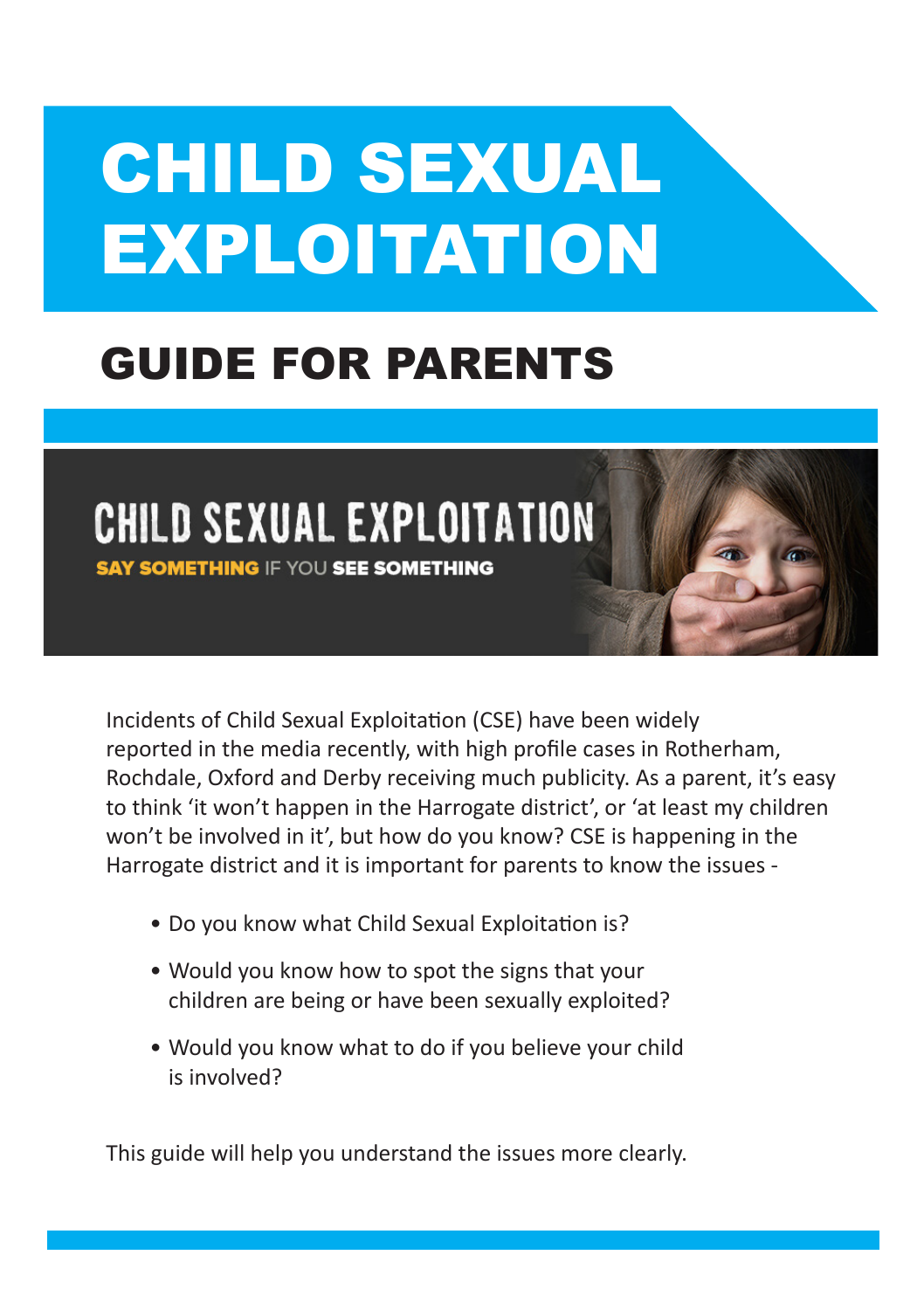#### **What is child sexual exploitation?**

Child Sexual Exploitation ( CSE ) occurs when children and young people under 18 are involved in exploitative situations, contexts and relationships where they (or others) receive 'something' (e.g. food, accommodation, drugs, alcohol, cigarettes, affection, gifts, money) as a result of them performing, and/or another or others performing on them, sexual activities.

#### **Common myths of CSE**

#### **It doesn't happen around here**

CSE occurs all over the country and isn't restricted to inner city areas. Just because we live in a generally safe area does not mean that this type of crime doesn't happen.

#### **It only happens to girls and young women**

Boys are just as likely to be targeted as victims by perpetrators.

#### **Only men perpetrate the abuse**

Women groom victims as well as men. They may use different grooming methods, but targeted young people are vulnerable to female perpetrators.

#### **The perpetrators are all of a certain ethnic race**

Both victim and perpetrator can come from a variety of ethnic and cultural backgrounds.

#### **CSE is only committed by middle aged men**

Not so. Young people can groom and then sexually abuse children just as easily as older perpetrators.

#### **The victims are mainly children in care**

Despite the focus in the media, the vast majority of victims are not 'looked after' children. Those youngsters living at home are just as vulnerable to exploitation; indeed the majority of victims are living with family.

#### **Parents should be able to spot the warning signs**

How many parents know the tell-tale signs of abuse? They may suspect something is wrong with their child, but might not associate their behaviour with CSE.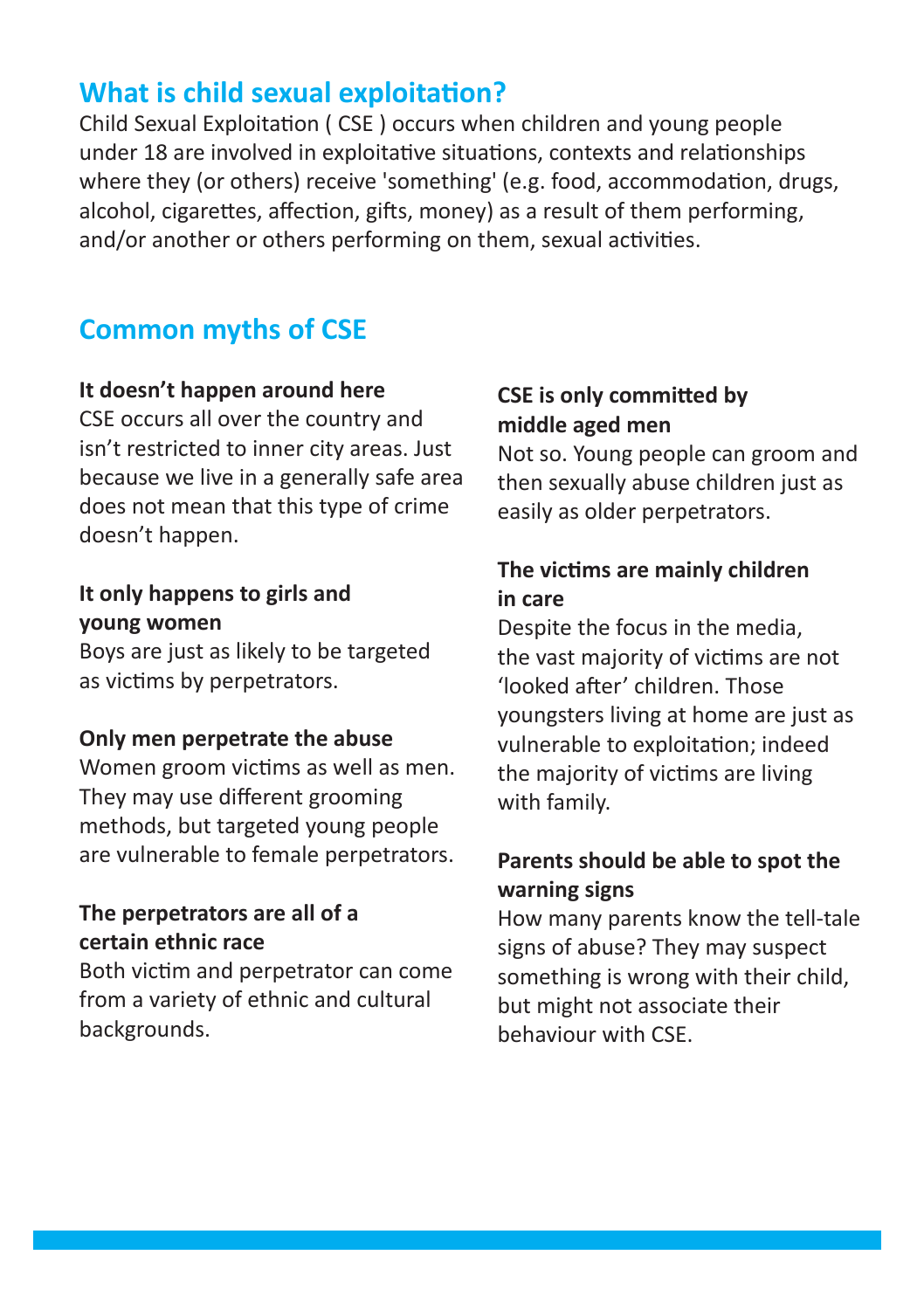#### **What parents should look out for**

Look out for your child:

- Being secretive or withdrawn
- Being hostile towards others ( including family members )
- Becoming disruptive at school or at home
- Associating or developing new friendships/relationships
- Associating with other sexually exploited children
- Regularly coming home late or going missing from home or school
- Suddenly having a new network of friends
- Being isolated from existing friends and social networks
- Bringing home new mobile phones, jewellery, cash, clothes or other items without a plausible explanation
- Changing the way they dress
- Changing the way they look in appearance – weight gain/loss, no/ more make up
- Having physical marks such as bruises on their body
- Becoming involved in crime
- Having unexplained absences from school
- Being involved in manipulative friendships

This is not a complete list, but it gives an idea of some of the changes a victim of CSE might undergo.

#### **Practical steps a parent can take**

- Stay alert to changes in your child's behaviour, or any physical signs of abuse such as bruising
- Be aware of new unexplained gifts or items which come into their possession
- Be aware of your child staying out late or not coming home
- Be aware of and exercise caution around any older or new friend that your child may have. Look for 'power imbalances' in these relationships. Is your child being manipulated or controlled?
- Make sure that your children know the possible risks of using the internet/social media. Talk to them about privacy settings, apps and sexting